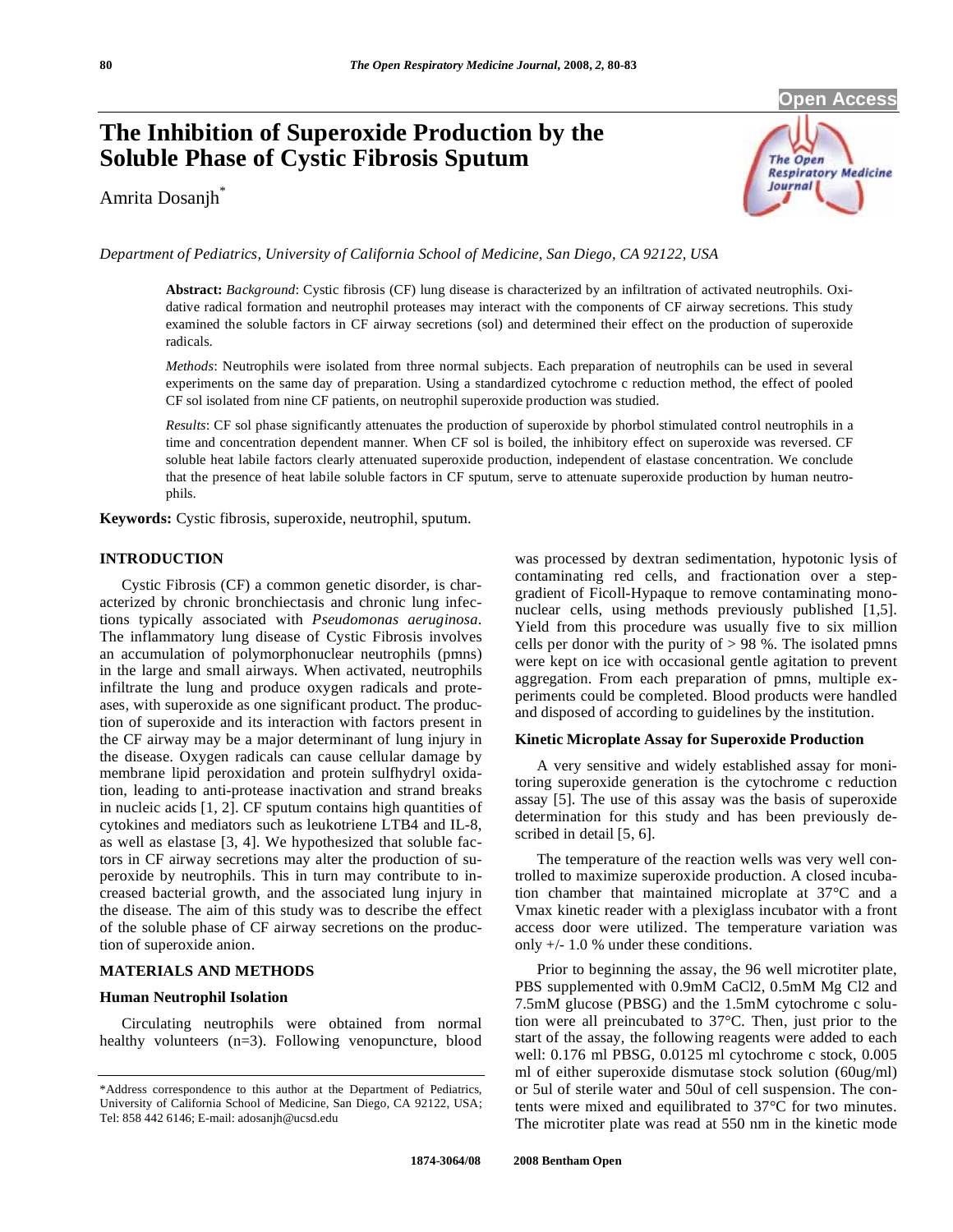for at least 5 minutes. When the added factors such as sol were added, they were pre-incubated with the pmns for specified time periods. Superoxide production was measured in the presence of the factor being tested.

 The results were expressed by plotting the mOD/minute change versus time. Control was set to 100% and samples with added sol were then compared to control and expressed as a percentage. The established assay was a sensitive and specific way to measure rates of PMA and FMLP induced superoxide production, as described in further detail by Mayo and Curnutte [5].

#### **Isolation of Sol and Biochemical Analysis**

 Fresh sputum was collected from Cystic Fibrosis patients (n=9) and kept on ice during the collection. A minimum of 10 ml was collected in a sterile container. The sputum was then centrifuged at 90,000g for 90 minutes at 4°C, to yield a clear supernatant described as sol. The sol was pooled (n=9) in the experiments, to minimize the effect of any individual variability in sol composition that may exist. All patients were not acutely ill, non-hospitalized but all the CF patients did have chronic *Pseudomonas aeruginosa* endobronchitis. None had colonization with *Burkholderia cepacia*. Genotype information was not available on all patients, however all the patients shared the common classic features of moderate to severe CF lung disease.

 The sol layer was saved and utilized in the cytochrome c assay. In addition, small aliquots of the pooled sol phase from several CF patients were also heat inactivated at 100°C for fifteen minutes. These aliquots were used in the assay system described and comparison was made to sol-free controls. The inhibitory effect of sol, in the presence of antitrypsin (0.1mg/ml) or specific blocking antibody against LTB4 or mucin component, alginate (50ug/ml), was also studied.

#### **Statistical Analysis**

Student's t test was used. A p value of  $< 0.5$  was considered significant.

#### **RESULTS**

#### **CF Sol and Neutrophil Superoxide Production**

 Our results show that the addition of CF sol phase significantly attenuates the production of superoxide by phorbol stimulated control neutrophils. This was a consistent result of several experiments, using three different preparations of control pmns and pooled sol preparations from nine CF patients. The inhibitory effect of CF sol is concentration and time dependent. The length of neutrophil pre-incubation of 9.4 ug/ml CF sol protein was directly related to the extent of inhibition of neutrophil superoxide production, or its increased consumption. The thirty minute incubation lowered the mOD/min readings by 83 +/- 7% % compared to control  $(100\% +10)$  (p< 0.05). This was a consistent result of several experiments.

 The decrease in superoxide dependent cytochrome c reduction was fully inhibitable by superoxide dismutase, thus verifying that this reduction reaction was due to the presence of superoxide.

#### **Dose Dependent Inhibition of Superoxide Production by Sol**

 When the CF sol phase was added to the reaction mixture in concentrations ranging from 0 to 150ug/ml of protein, while keeping PMA concentration constant, the dosedependent inhibition of superoxide production by CF sol is clearly demonstrated (Fig. **1**, p<0.05). This was a consistent result of four separate experiments. Furthermore, this attenuation is also seen with receptor mediated agonist, FMLP. Pre-incubation of neutrophils with CF sol results in the reduction of superoxide production at all concentrations of FMLP used.

## **Inhibition of PMN Respiratory Burst by CF sol**





#### **Heat Inactivation, Antitrypsin and a Cellfree System**

 The factors responsible for this downregulation of superoxide production appear to be unrelated to the presence of elastase in the sol. If 150ug/ml of sol protein and  $\alpha$ 1antitrypsin (0.1mg/ml) in 100 fold excess, was added to each reaction mixture, the inhibition of superoxide production is not reversed. This would suggest that the attenuating effect of sol on free oxygen radical production is not related to the enzymatic cleavage of receptor sites by proteases such as elastase. Furthermore, characterization of the factor(s) in CF sol suggest that they are heat labile. When CF sol is boiled, the inhibitory effect on superoxide production is reversed (Fig. **2**, p<0.05). CF sol does not appear to be cytotoxic since trypan blue exclusion was similar in control and treated pmns (data not shown). The xanthine/xanthine oxidase assay was used to generate superoxide in a cell free system. CF sol addition to this cell free assay did not change the superoxide production compared to control, thus demonstrating that sol does not act as a scavenger for superoxide (p=ns). The inhibitory effect of sol, in the presence of antitrypsin (0.1mg/ml) or specific blocking antibody against LTB4 or mucin component, alginate (50ug/ml), was also studied, and no effect on superoxide production was noted.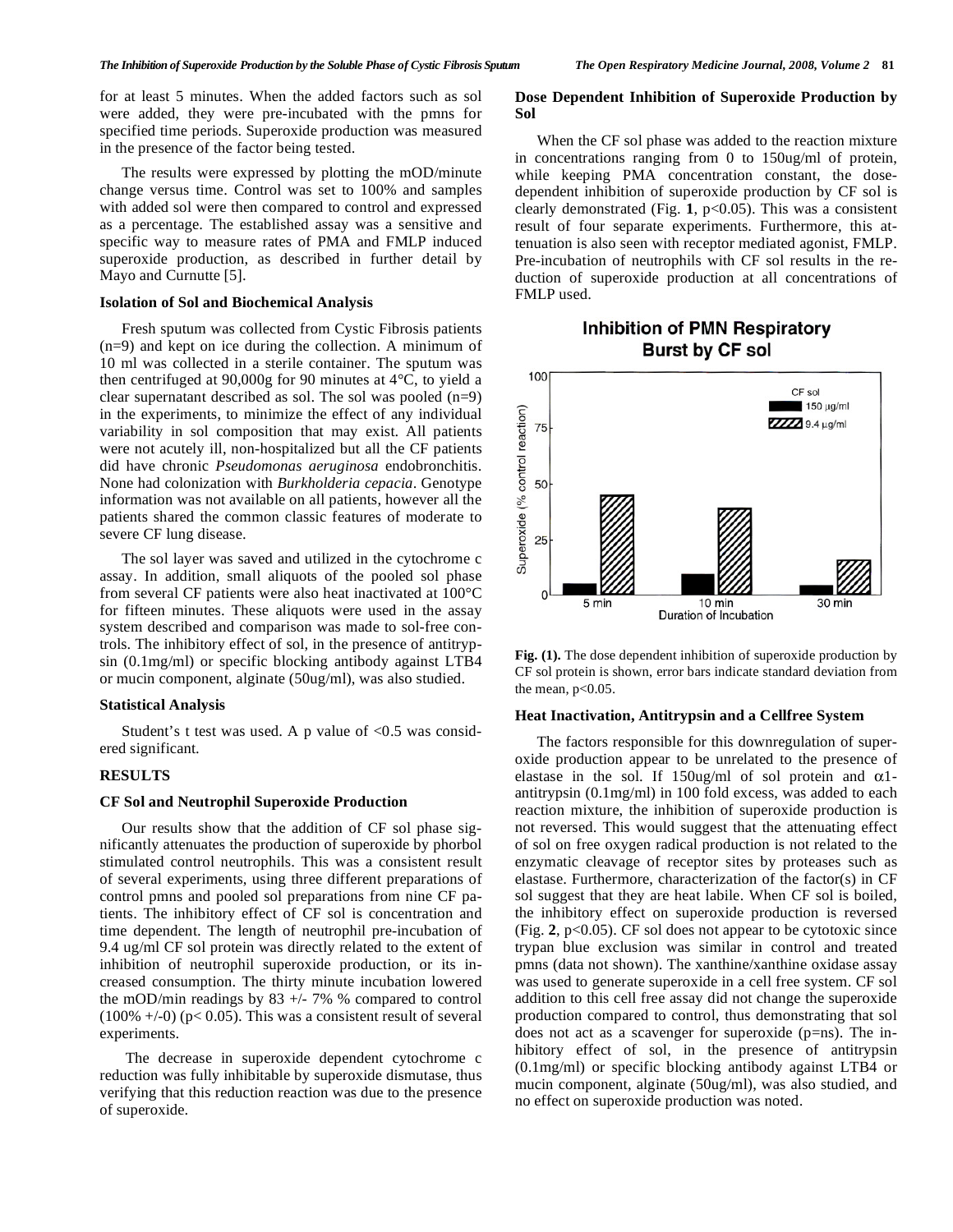

#### **Characterization of CF sol Effect**

Fig. (2). The inhibitory effect of CF sol is reversed by boiling (115)  $+/- 40\%$  v.12  $+/-3\%$ , p<0.05). The effect of added sol is unchanged by addition of anti-protease ( $p = ns$ ).

#### **DISCUSSION**

 This study was conducted to describe the effect of the soluble phase of CF airway secretions on the production of superoxide radicals. Our results show that there are heat labile factor(s) in the sol phase of CF sputum which can attenuate the production of superoxide by stimulated human neutrophils. Upon further characterization, the factor appears not to be elastase, since the pre-incubation with anti-protease in excess to neutralize elastase did not reverse the sol effect. The sol does not appear to have a cytotoxic effect, and does not act as a direct scavenger of superoxide, as shown by the trypan blue and xanthine oxidase experiments performed. Preliminary characterization of possible factors indicated that alginate, a major polysaccharide component of mucin, has no effect on superoxide production in the assay system studied. The use of anti-LTB4 as a blocking antibody to potent inflammatory agent, LTB4, also had no effect. This may effect may be found in other obstructive lung diseases, such as COPD, since the role of neutrophil based lung damage. The study of COPD was beyond the scope of this study. In addition, the experiments utilitzed pmns from normal healthy controls, since the literature on this assay support this use. Further study of CF neutrophils may be warranted. It is not clear however in the literature if CF neutrophils are defective.

 The genetic defect identified in CF leads to hypersecretion of thick mucus by the mucus glands and submucosal glands in the upper and lower airways which can lead to obstructive lung disease. CF sputum has been shown to have chemotactic activity for neutrophils [7-10]. Kharazmi *et al*. have shown that CF sputum, particularly the sol phase, can prime healthy neutrophils to generate a three to five fold increase in chemiluminescence in response to FMLP [11]. It was suggested that since priming activity was resistant to heating the sol phase to 100°C for fifteen minutes, the effect on the respiratory burst was due to immune complexes and endotoxins.

 The Cystic Fibrosis Transmembrane Conductance regulator protein (CFTR) a cAMP dependent channel, is the gene product identified in the disease [12]. CFTR may play a role in the regulation of superoxide production. CFTR is expressed in neutrophils and mutant CFTR may alter normal pmn functioning. The activation of chloride channels may influence production of oxygen radicals in stimulated pmns. Since the major defect known in Cystic Fibrosis is diminished chloride conductance through the CFTR channel, it is possible that previous reports of altered superoxide production in CF neutrophils which express a mutant CFTR protein may be related to altered chloride flux [13].

 The studies of other groups measuring reactive oxygen radicals by the luminol method were completed prior to the identification of the CF gene. The CFTR protein which is defective in CF is a cAMP dependent chloride channel. Reports have suggested many other roles for CFTR including the regulation of endocytic trafficking, organelle acidification and an alteration of glycosylation of secreted products, such as mucin [14-16]. Its possible role in oxygen radical formation has yet to be studied. The host-defense mechanisms of Cystic Fibrosis patients may be impaired and contribute to the acute and progressive lung injury associated with the disease [17]. Oxygen radicals are potent defenses against bacterial infection, but can simultanously cause cross-linking of membrane and intracellular proteins, peroxidative changes in membrane lipids and DNA damage. In CF patients oxygen free radical generation from activated neutrophils can contribute to chronic lung inflammation. Pancreatic insufficiency in these patients leads to severe deficiencies in fat-soluble antioxidants, such as vitamin E and carotenoids, resulting in impaired antioxidant production. The overproduction of superoxide and the underrepresentation of antioxidants results in an imbalance favoring oxidant mediated lung injury [18]. The chronic presence of *Pseudomonas aeruginosa* in the airway results in reactive oxygen species and proteolytic enzyme release [19]. The  $\alpha$ 1- antiprotease  $(\alpha 1-PI)$  levels in CF patients and controls are similar [20], however the large increase in pmn elastase in the respiratory tract of these patients may negate the neutralization capacity of this proteinase inhibitor. There is also evidence that 95% of neutrophil elastase in CF bronchoalveolar lavage fluid is not complexed to  $\alpha$ 1-PI. The formation of the complex may be defective and due to inactivation of lipid peroxidation [21, 22]. A recent study has shown that neutrophils derived from CF patients generate higher levels of superoxide anion than controls [23]. This finding highlights further the possible importance of the sol and neutrophil interaction in patients. Our study demonstrates that CF sol contains substances that can alter the normal functioning of neutrophils and thus may contribute to the bacterial colonization in the CF airway. Further studies will be performed to further identify the precise factors responsible for this observation and isolation of the attenuating factors potentially could serve as therapeutic targets.

### **ACKNOWLEDGEMENT**

 The author thanks Dr. Robert M. Smith UCSD School of Medicine for providing support for this study.

#### **REFERENCES**

[1] Ahuja A, Oh N, Chao W, Spragg R, Smith RM. Inhibition of human neutrophil respiratory burst by native and synthetic surfactant. Am J Respir Cell Mol Biol 1996; 14 (5): 496-503.